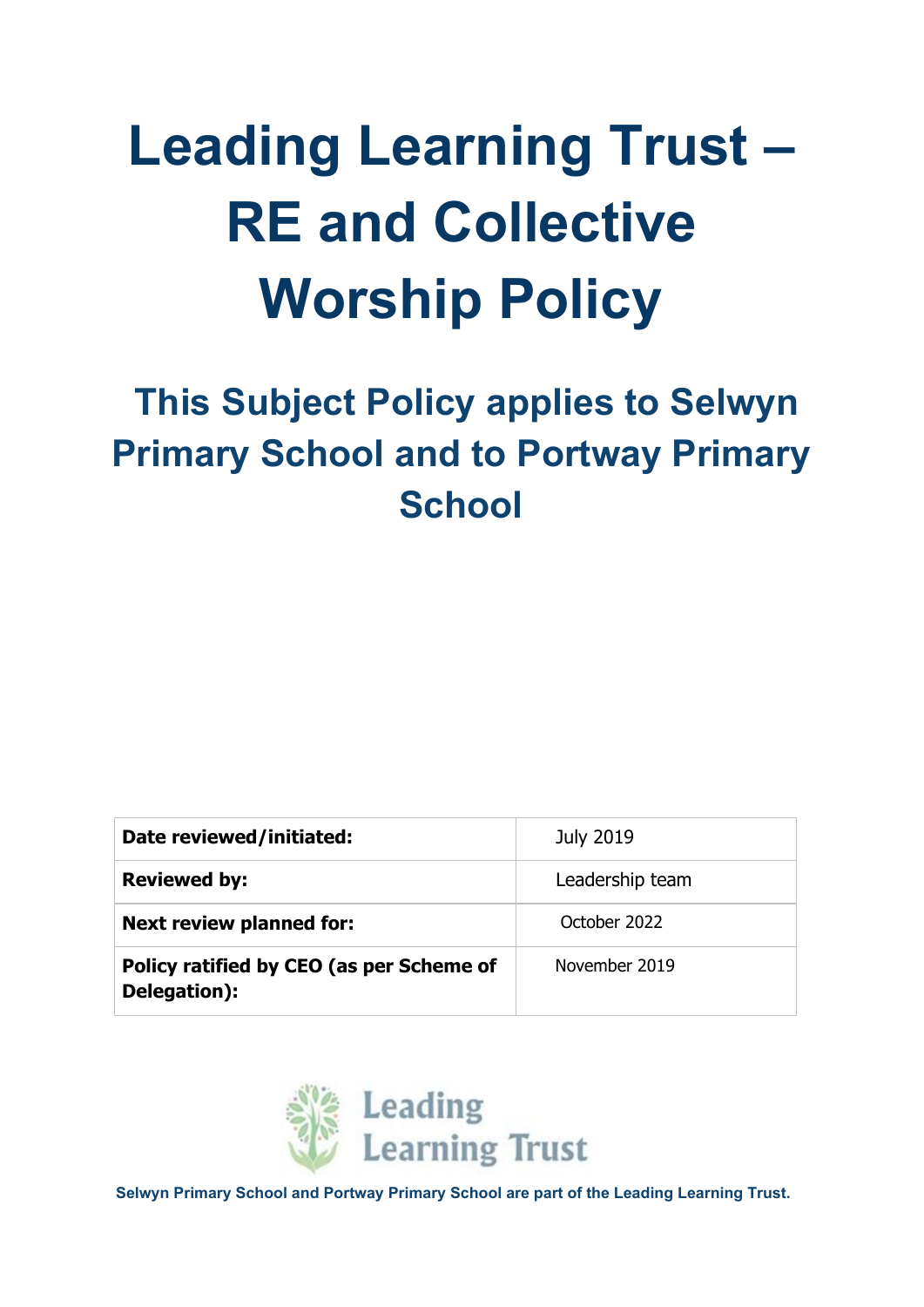

### **Contents**

| 1. OVERVIEW OF THE POLICY MANAGEMENT PROCESS                                        |                |
|-------------------------------------------------------------------------------------|----------------|
| 1.1. Document history                                                               | 3              |
| 1.2. Review and approval                                                            | 3              |
| <b>2. THE POLICY</b>                                                                | 4              |
| 2.1. Introduction                                                                   | $\overline{4}$ |
| 2.2. Aims                                                                           | $\overline{4}$ |
| 2.3. Strategies for teaching                                                        | $\overline{4}$ |
| 2.4. Programme of study/ scheme of work                                             | 4              |
| <b>Early Years Foundation Stage</b>                                                 | 5              |
| Key stages 1 and 2                                                                  | 5              |
| 2.5. Inclusion                                                                      | 5              |
| 2.6. Marking, assessment and reporting to parents                                   | 5              |
| 2.7. Monitoring and evaluation                                                      | 6              |
| 2.8. Withdrawals                                                                    | 6              |
| 2.9. ICT                                                                            | 6              |
| 2.10. Health and safety                                                             | 6              |
| 2.11. Resources                                                                     | $\overline{7}$ |
| 2.12. Religious Education Leader - role and responsibilities                        | $\overline{7}$ |
| 2.13. Appendix 1 - Collective worship at school                                     | 8              |
| 2.13.1. Introduction                                                                | 8              |
| 2.13.2. Aims                                                                        | 8              |
| 2.13.3. Strategies for teaching                                                     | 8              |
| 2.13.4. Programme of study/ scheme of work                                          | 8              |
| 2.13.5. What makes a good act of collective worship?                                | 9              |
| 2.14. Appendix 2 - Withdrawal from Religious Education lessons: policy and guidance | 10             |
| 2.14.1. Advice on requests to withdraw from RE lessons                              | 10             |
| 2.14.2. Advice on concerns about RE                                                 | 11             |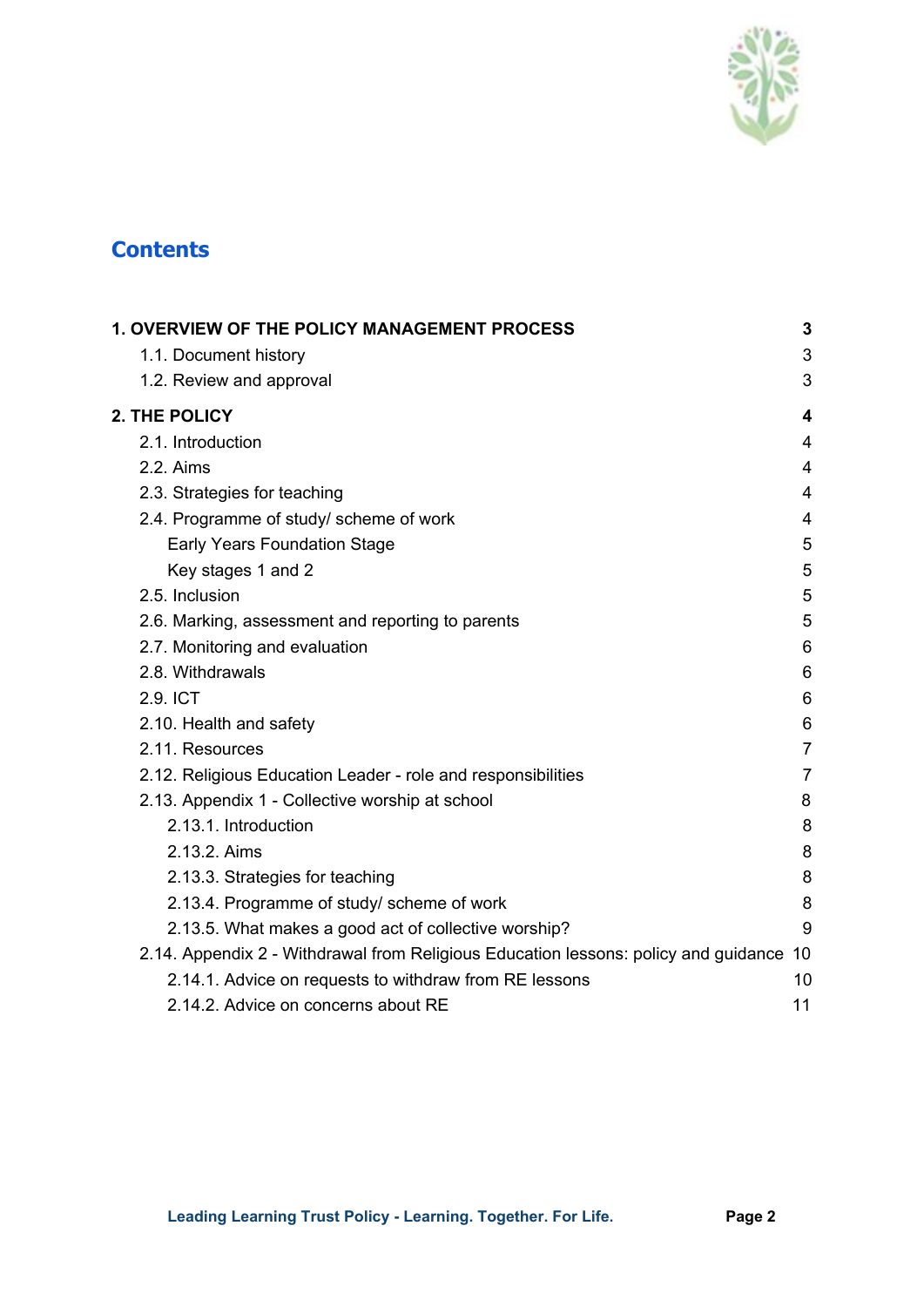

## <span id="page-2-0"></span>**1. OVERVIEW OF THE POLICY MANAGEMENT PROCESS**

#### <span id="page-2-1"></span>**1.1. Document history**

| <b>Date</b>     | <b>Document title</b>                                                                                                                          | Version |
|-----------------|------------------------------------------------------------------------------------------------------------------------------------------------|---------|
| October<br>2016 | Initial release as a policy separately applicable to Selwyn Primary<br>School and to Portway Primary School.                                   | 1.0     |
| <b>Nov 2019</b> | Review after 3 years of operation of the policy.                                                                                               | 2.0     |
|                 | Policy in operation at both Selwyn and Portway reviewed; issue of<br>new Trust wide policy, further to consultation between school<br>leaders. |         |

#### <span id="page-2-2"></span>**1.2. Review and approval**

The Leading Learning Trust trustees have overall responsibility for the policy.

The CEO is responsible for the operation of the policy within the schools, as well as for the maintenance of a record of concerns raised in accordance with this policy and the outcomes.

This policy is reviewed every 3 years by the School Leadership Team, and is then ratified by the CEO.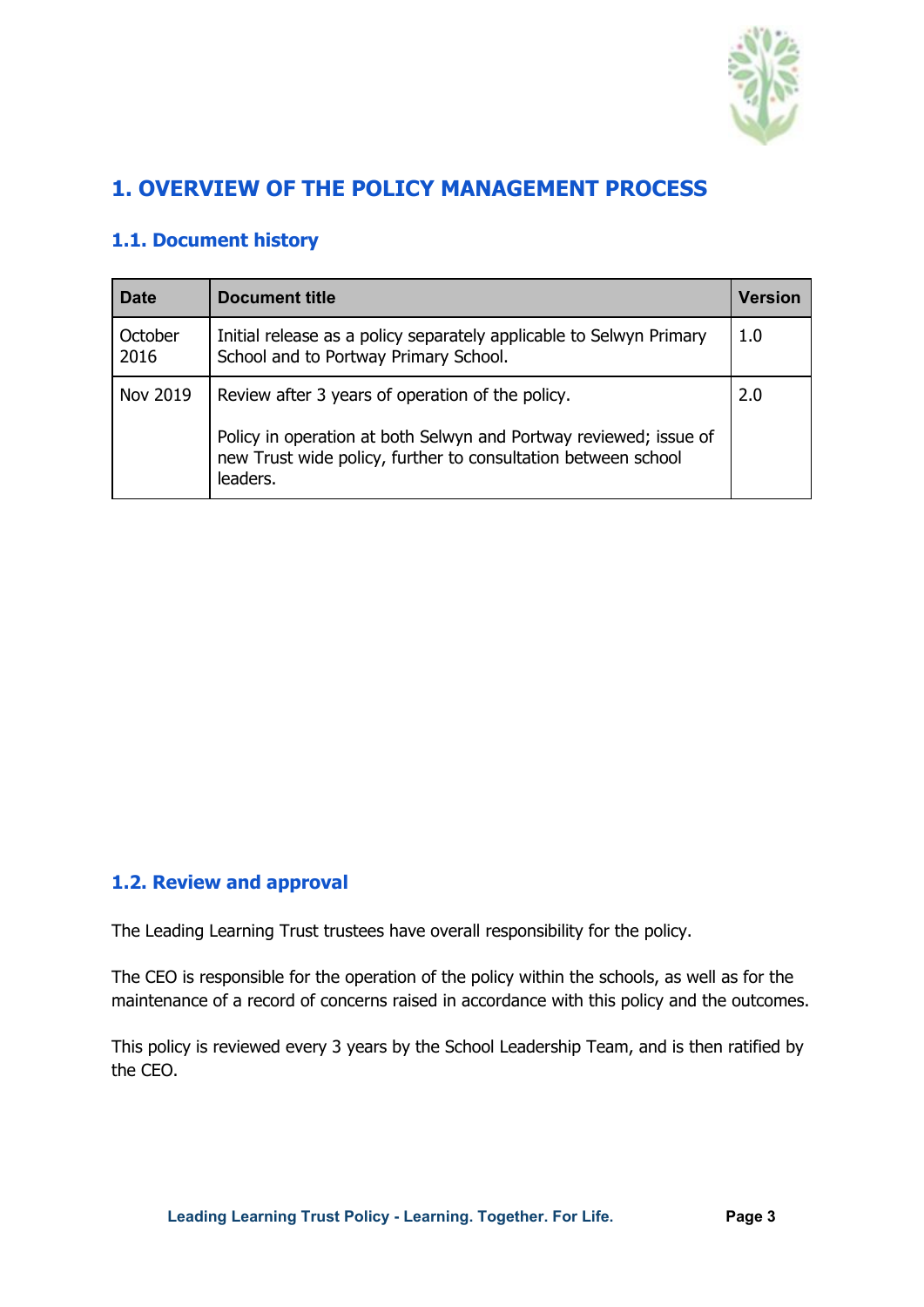

# <span id="page-3-0"></span>**2. THE POLICY**

#### <span id="page-3-1"></span>**2.1. Introduction**

Legislation requires that religious education (RE hereafter) is part of the school curriculum for all registered pupils – at both state maintained schools and at academies. Across the Leading Learning Trust, RE is taught in accordance with the Newham Agreed Syllabus (agreed and published 2011). It makes contributions to the spiritual, moral, social and cultural development of our children. RE is not taught to propagate religion in general or a particular religion, it is not to nurture or convert. It is an academic discipline with levels of achievements. RE contributes to our spiritual, moral, social and cultural curriculum (SMSC hereafter), and prepares children for multi-cultural life in modern Britain by learning about and from different religions and philosophies.

Collective worship forms a separate but linked part of our curriculum. The aims, teaching strategies and course content of our collective worship programme at school are included as Appendix 1 to this document.

#### <span id="page-3-2"></span>**2.2. Aims**

Through the teaching of RE, we aim to:

- enable children to learn about, from and respond to issues of religious belief, practice and experience;
- promote respect, understanding and tolerance for all faiths; and
- promote a positive self-image and present children with a code of moral behaviour required for living in a harmonious community.

#### <span id="page-3-3"></span>**2.3. Strategies for teaching**

The document 'How we teach Religious Education' is published on our website. RE is taught through class discussion, written works, sharing of experiences, lifestyles, practical activities (art, drama and visits to places of interest in the local area, exploration of artefacts, songs and videos and visitors to the school.) The class teacher is responsible for delivering the lessons in conjunction with the whole-school framework. The RE / Humanities lead will then monitor year groups to ensure that coverage of the syllabus is thorough and effective. This will take place through learning walks, book audits and pupil interviews.

#### <span id="page-3-4"></span>**2.4. Programme of study/ scheme of work**

RE is a part of the whole school curriculum and is taught in discrete sessions from Reception to Year 6. The 'RE support' units are used to inform the planning which outlines the key

**Leading Learning Trust Policy - Learning. Together. For Life. Page 4**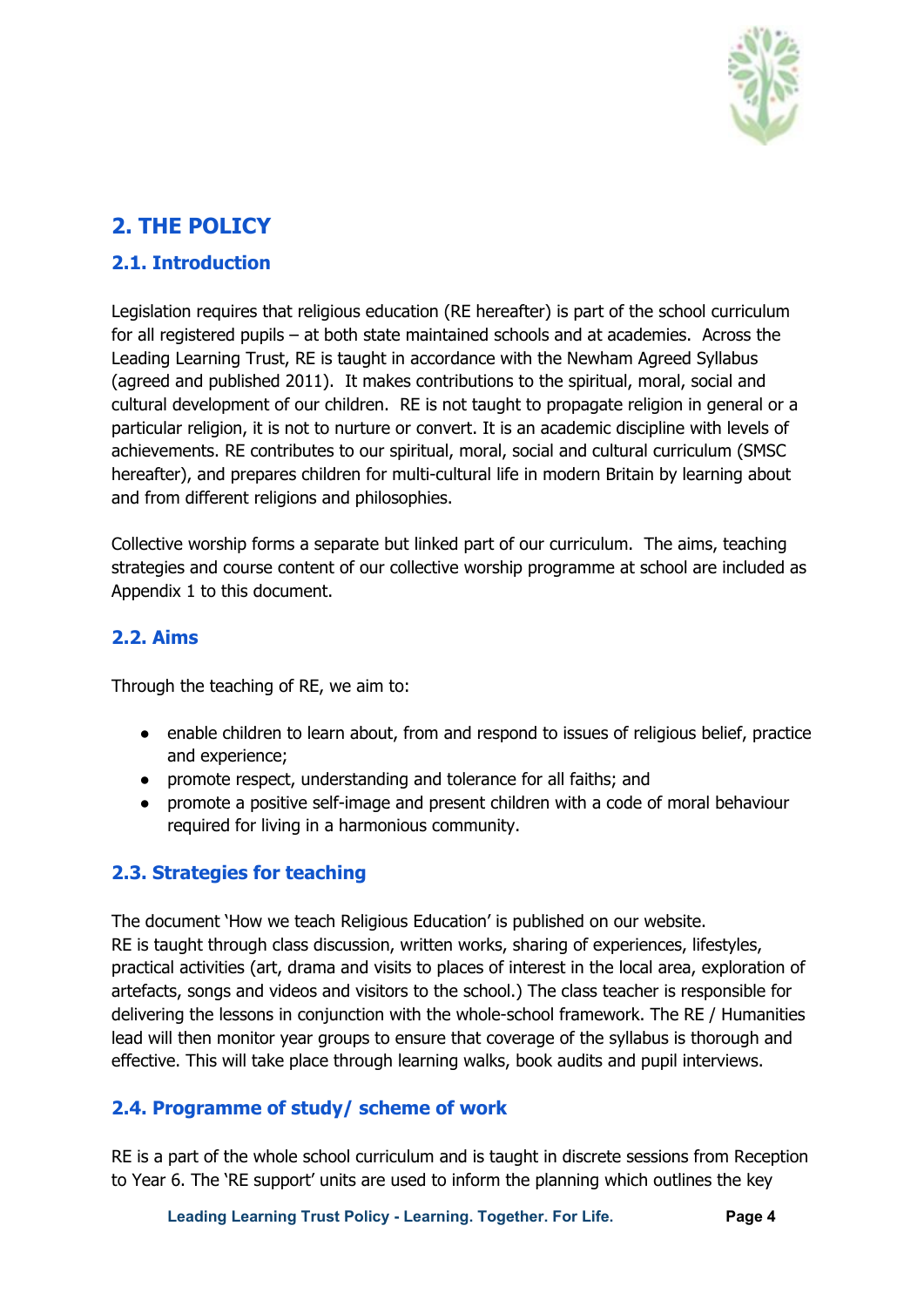

questions/concepts covered each term during each Key Stage and by each year group. The borough units are used as a basis upon which the subject lead can devise the school's medium term plans and from this teachers create individual lesson plans. Subject leaders are responsible for:

- ensuring a high standard of teaching and learning in their subject,
- monitoring and evaluating their subject,
- ensuring that each year group covers the skills, knowledge and experiences required
- ensuring that children's statutory requirements are being met,
- evidence gathering,
- enrichment opportunities being planned for, and
- enrichment opportunities fitting into the curriculum

Specific teaching practices across the three stages of primary provision are outlined below.

#### <span id="page-4-0"></span>**Early Years Foundation Stage**

In the Foundation Stage RE is not taught as a distinct curriculum area. However, many of the statements across the areas of learning lead into the two RE attainment targets.

#### <span id="page-4-1"></span>**Key stages 1 and 2**

There is a systematic study of Christianity and the other five principle religions in the UK (Buddhism, Hinduism, Islam, Judaism and Sikhism).

There is opportunity for smaller religions to be studied as well as atheist and agnostic points of view within any of the support units. The units highlight opportunities to learn outside the classroom as well as creatively through the arts.

#### <span id="page-4-2"></span>**2.5. Inclusion**

In line with the other school policies, RE aims to meet the needs of all children through planned differentiation and resources. This will take into account the need to adapt lessons to account for children's different learning styles, especially those to whom English is an additional language, HI children (through the use of suitable communication mode, visual aids and Communicator and/or Teacher of the Deaf support), children with Specific Special Educational Needs and more able children.

#### <span id="page-4-3"></span>**2.6. Marking, assessment and reporting to parents**

Competence in pupils' RE knowledge and skill is monitored by the class teacher through pupil outcome, pupil self-evaluation and feedback to marking. POW Week visits and the 'Art in Heaven' competition allow teachers to assess children on a broader scale.

**Leading Learning Trust Policy - Learning. Together. For Life. Page 5**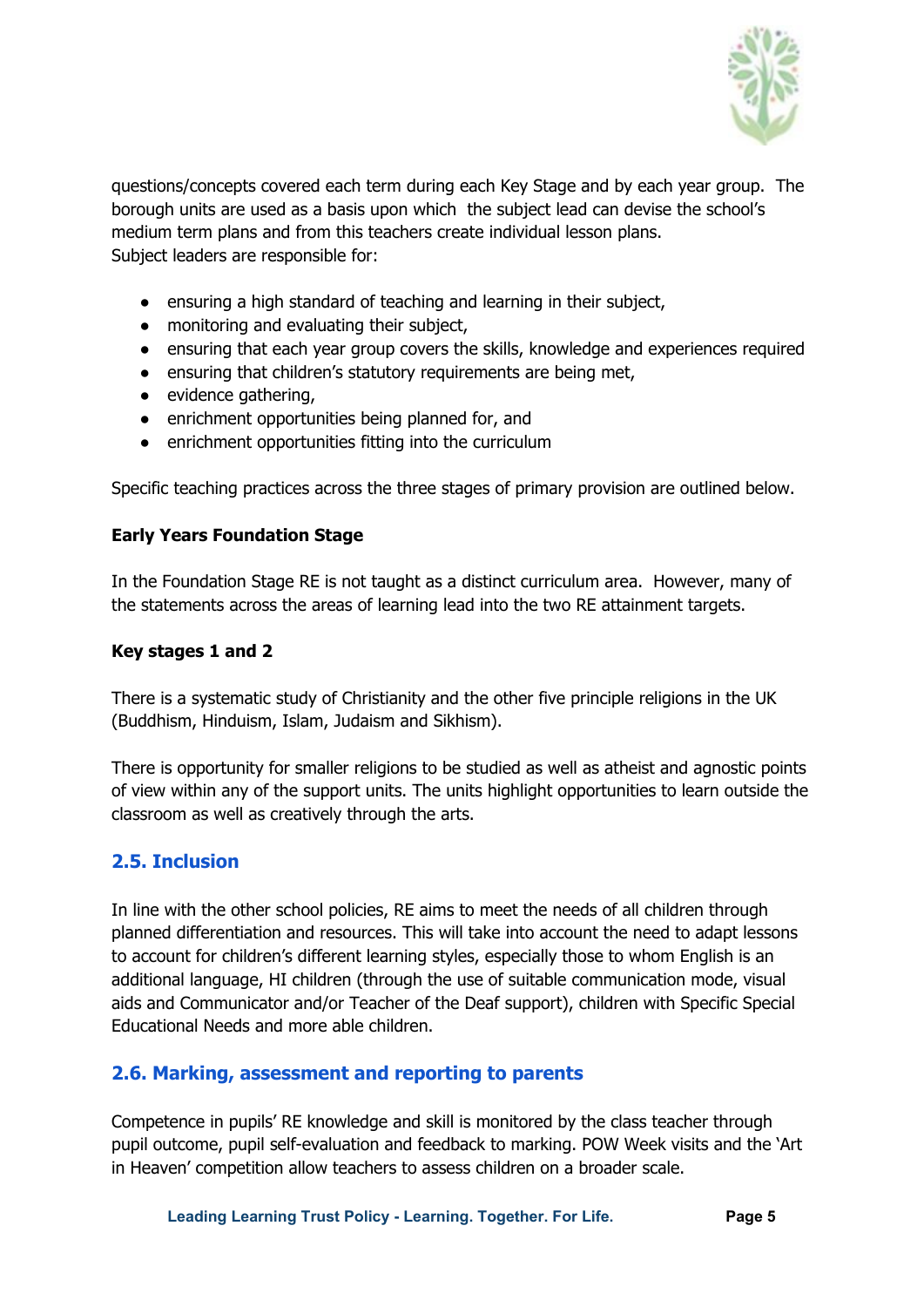

Whilst it may be necessary to make broad judgements about a pupil's progress, it is not appropriate to assess a pupil's own religious beliefs.

Parents are informed of their child's progress and achievements through a full written report in the Spring Term and at termly Parents' Evenings.

#### <span id="page-5-0"></span>**2.7. Monitoring and evaluation**

The delivery of RE will be monitored on a regular basis by the Senior Leadership Team in line with the school Monitoring and Evaluation Policy.

#### <span id="page-5-1"></span>**2.8. Withdrawals**

Parents who wish to withdraw their children, due to personal choice or religious affiliation, from 'some or all of the Religious Education delivered', are permitted to do so, once they have made a formal written request to the school. Teachers who wish to withdraw from delivery of Religious Education for similar reasons may also do so. Advice for staff re -dealing with requests for withdrawals from the RE curriculum are included as Appendix 2 to this policy. The appendix also sign-posts to additional information.

#### <span id="page-5-2"></span>**2.9. ICT**

ICT where appropriate will be used to both deliver and enhance the delivery of lessons. It must only be used where it is respectful of the nature of religious faith and practice and where it offers insight into the key objectives of any planned unit of work. ICT through the use of internet, interactive whiteboards, music and videos can all further engage and assist in the children's learning and therefore will be of great value during the planning process.

#### <span id="page-5-3"></span>**2.10. Health and safety**

There are no specific health and safety issues relating to the delivery of RE but where artefacts are introduced children and teachers alike should be aware of the need for careful handling and due respect that the artefact deserves. When educational visits are arranged all necessary Risk Assessments must be completed and the need for respect from adults and children alike must be reiterated (further detail is provided in our Educational Visits Policy). Any use of candles or incense for reflection and experiential learning must be used under supervision and usual Fire Safety rules. Religious visitors must be supervised and shown due respect both in terms of what they say and show.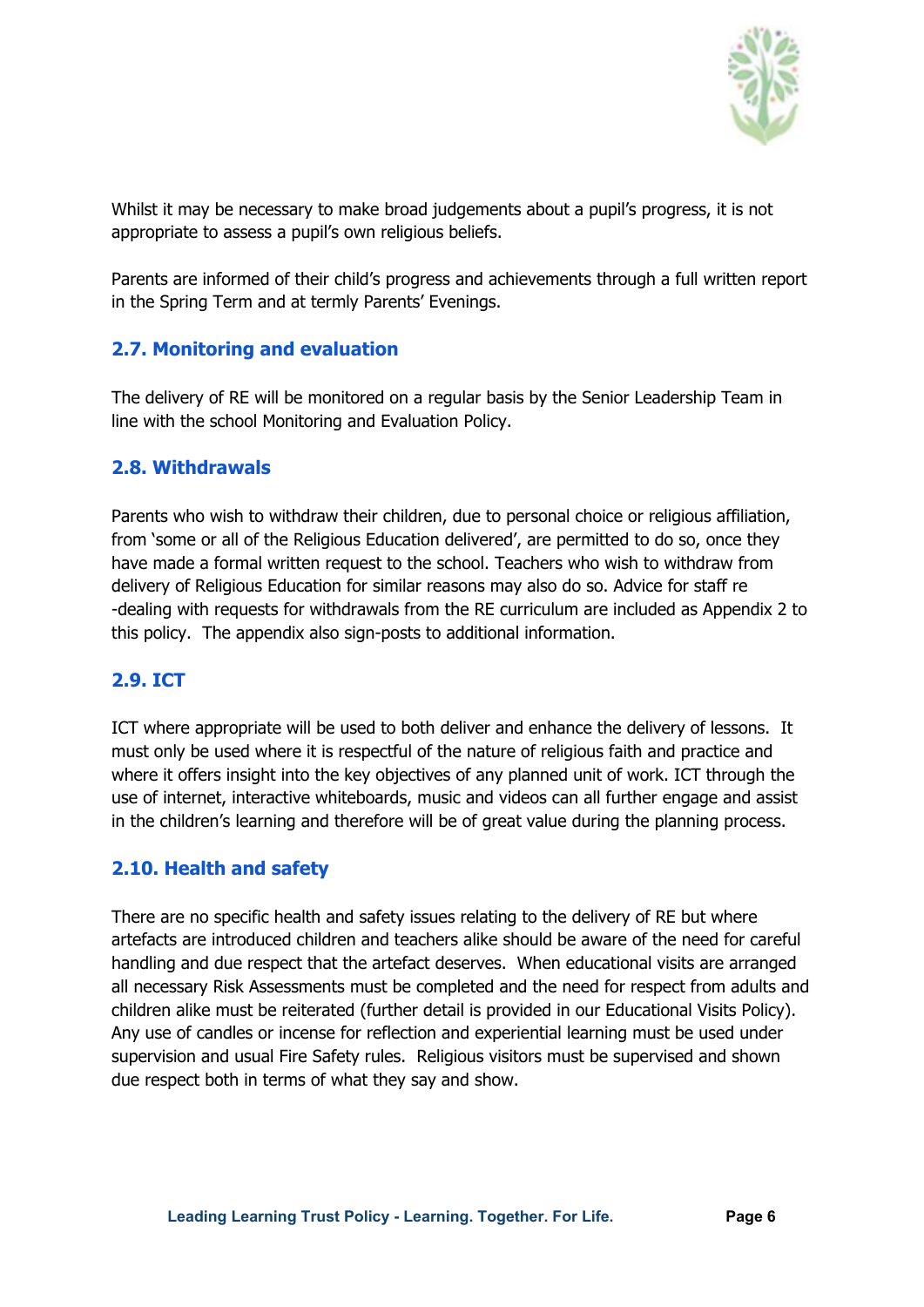

#### <span id="page-6-0"></span>**2.11. Resources**

It is the duty of the RE Leader in accordance with the chosen programme of study, to choose and store, with due respect, any necessary resources. Resources can be in the form of artefacts, video, audio, literature, posters, visitors, visits to places of worship and use of internet.

#### <span id="page-6-1"></span>**2.12. Religious Education Leader - role and responsibilities**

The Leader draws up an action plan for RE. The plan outlines the development of RE, with reference to this Policy, resources, monitoring and a budget.

The Leader may be responsible for organising the whole school assembly rotas; for arranging POW (Places of Worship) week visits; supporting staff in their RE planning for a particular class or year group; monitoring planning; book monitoring and providing guidance and support to staff.

The Leader is responsible for purchasing all resources, and for attending external training and then feeding back to all staff.

Finally, the Leader advises teachers on how to contact local faith communities.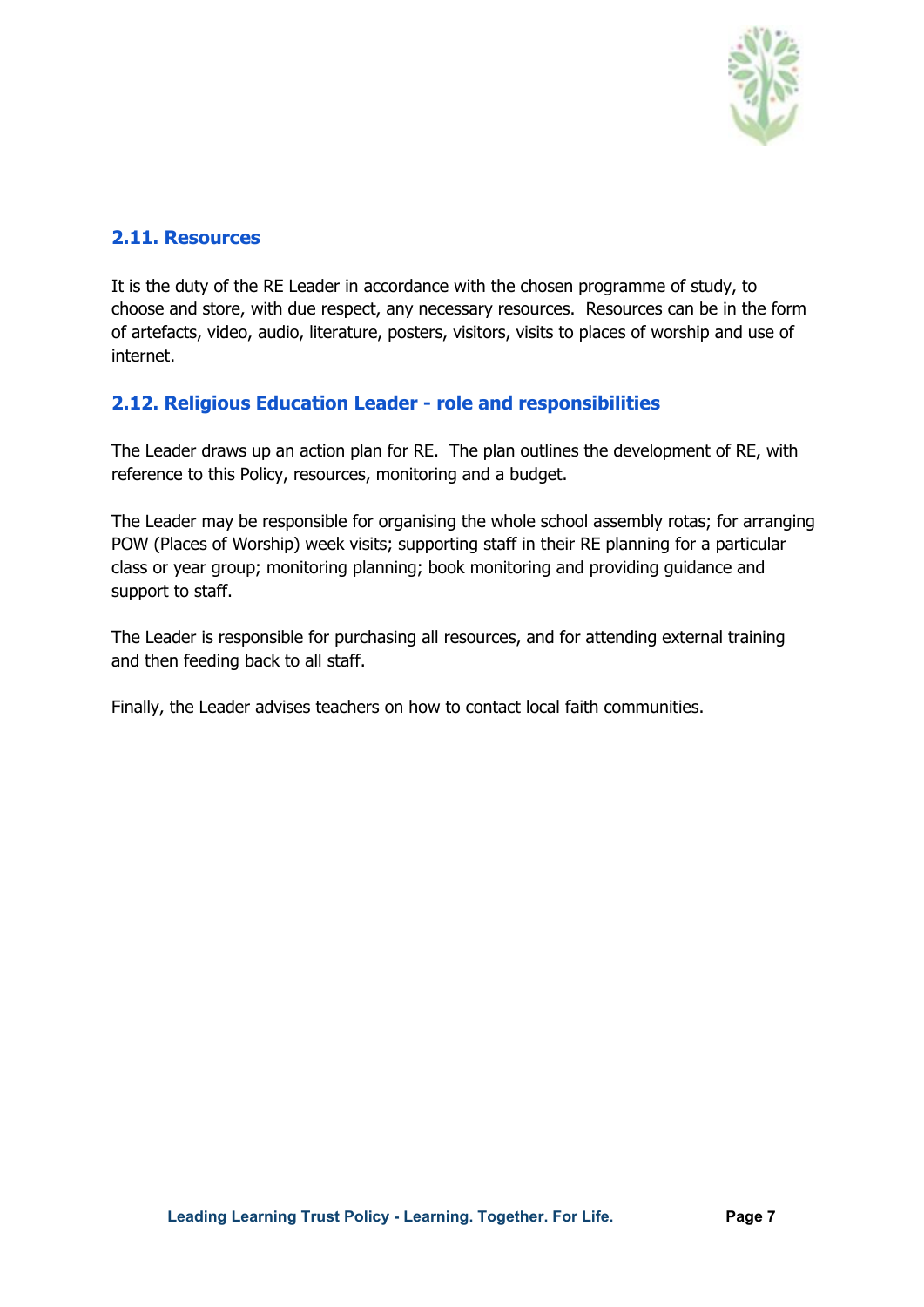

#### <span id="page-7-0"></span>**2.13. Appendix 1 - Collective worship at school**

#### <span id="page-7-1"></span>**2.13.1. Introduction**

Through our teaching of Collective Worship at school, we aim to provide a period each day when children and teachers can come together as a community to share experiences, take time to reflect on world and religious events, receive awards and to present their work.

#### <span id="page-7-2"></span>**2.13.2. Aims**

The collective worship curriculum provides a time for children to come together to celebrate, reflect and learn from experiences of religion, world events, music and celebrations. The curriculum aims to support the children's development in the following areas: spiritual, moral, social, cultural and intellectual development.

#### <span id="page-7-3"></span>**2.13.3. Strategies for teaching**

Collective Worship will be delivered in a variety of ways including story, music, drama, formal presentations use of interactive resources and student presentations.

#### <span id="page-7-4"></span>**2.13.4. Programme of study/ scheme of work**

Best practice in Newham is evident when schools have a systematic approach to the use of themes in collective worship. To this end, a system of Big Questions will be drawn up each term, taking into account any significant religious celebrations, world events, school or community events and student achievements.

#### Early Years Foundation Stage

At the Foundation Stage, Collective Worship may not be delivered in a whole key stage format; sometimes it will be delivered in individual classes. It is expected that the Nursery and Reception Classes will follow the same themes and thoughts as planned for the rest of the school.

#### Key Stage 1

At Key Stage 1, the delivery will be through class presentations, singing, stories, drama, awards, and birthday celebrations and guest speakers. Strategies will include the use of interactive presentations. Assemblies are also an important part of the school's getting together as a community.

#### Key Stage 2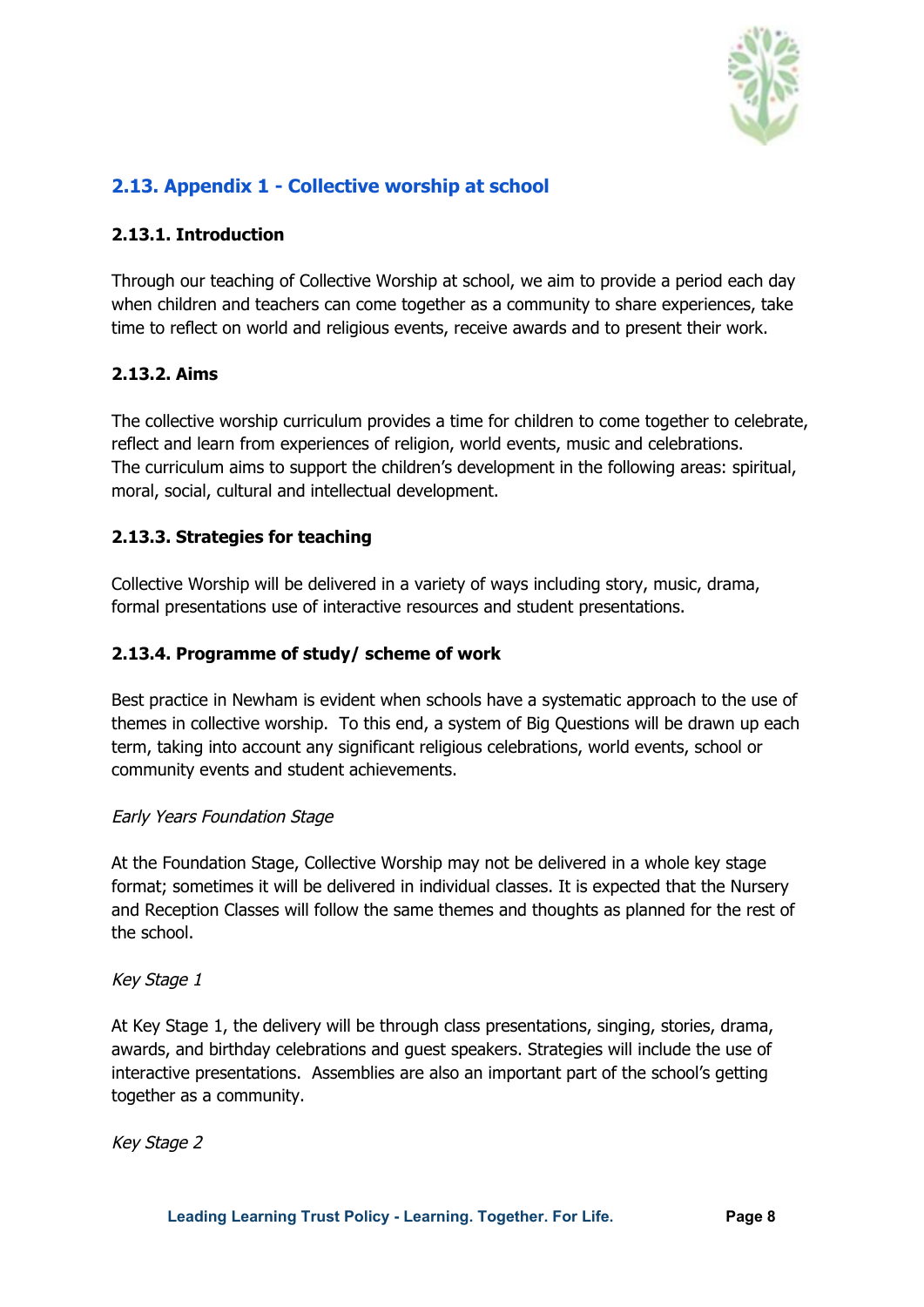

At Key Stage 2, the delivery will be through class presentations, singing, drama, awards and guest-speakers; strategies will include the use of interactive presentations. Assemblies are also an important part of the school's getting together as a community.

#### <span id="page-8-0"></span>**2.13.5. What makes a good act of collective worship?**

QCA (1999) highlighted the following as characterising best practice:

- thorough planning, which includes the appropriateness of the acts of collective worship for the children concerned (i.e. age, aptitude, background);
- the use of themes;
- children participating and involved in the act of worship (i.e. not passive participants);
- designated time for reflection;
- contributing to the spiritual, moral, social and cultural development of pupils;
- evaluation of collective worship;
- use of outside speakers, and
- affirming and expressing the school's vision, values and ethos.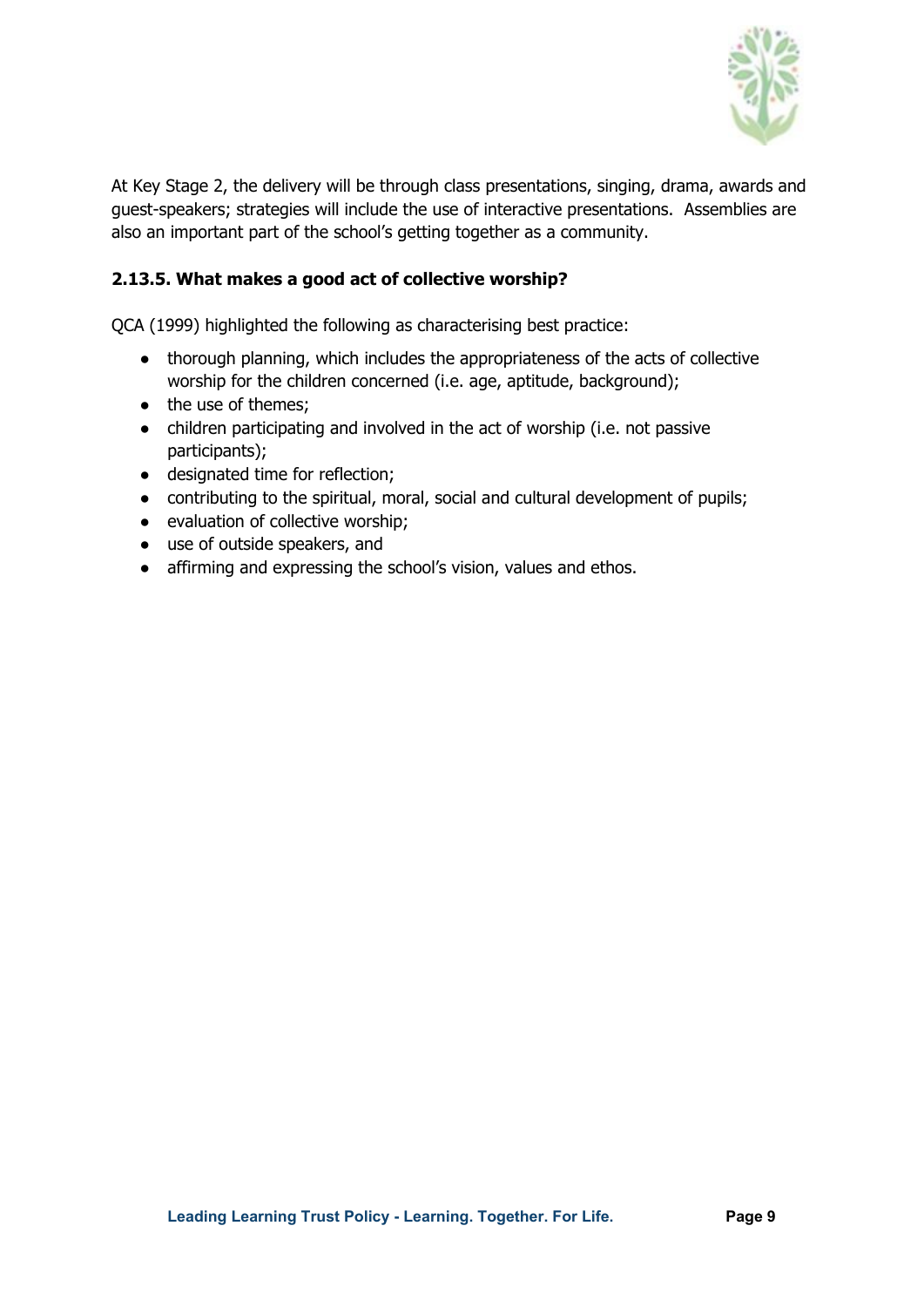

#### <span id="page-9-0"></span>**2.14. Appendix 2 - Withdrawal from Religious Education lessons: policy and guidance**

#### <span id="page-9-1"></span>**2.14.1. Advice on requests to withdraw from RE lessons**

This advice is to support a school if a parent asks for a pupil to be withdrawn from RE lessons.

These guidelines apply only to RE (not Collective Worship)

Text in standard type is from the 1/94 circular. Text in italics is Newham's additional guidance.

1. If a parent asks that a pupil should be wholly or partly excused from attending any RE in the school, then the school must comply. Parents are not obliged to give reasons for the withdrawal. It is good to meet with the parents to discuss their concerns and in many cases, once the parents understood what RE is and is not they will want their child to continue with their RE lessons. On some occasions, it is through <sup>a</sup> lack of understanding that withdrawal is requested, and discussion allows fears to be addressed. Newham SACRE faith members as well as the RE adviser are here to support <sup>a</sup> school in discussions with parents if that support is needed. Please contact the RE Adviser to make the necessary arrangements.

2. A pupil may, if the parent requests this, be withdrawn from the school premises to receive RE elsewhere, so long as the Local Authority (LA) is satisfied that this will not interfere with the child's attendance at school other than at the beginning or end of any school session. If this is not possible and the parents wish their child to receive separate RE, the school is required to allow such education to take place in the school providing it does not have to meet the cost and the request is not unreasonable. These practical implications of withdrawal should be made clear to the parents at <sup>a</sup> meeting, and the school should be clear about what is reasonable e.g. space, supervision, the parents need to organise their child's work for 1 hr <sup>a</sup> week in RE time – the school does not organise what the child does for this time – it is the parents' responsibility.

3. The school is responsible for the child, unless the child is receiving RE elsewhere.

4. If RE is taught as part of an integrated Humanities programme or in conjunction with other National Curriculum subjects, parents still have the right to withdraw their children from the RE elements of these programmes. It is important that parents know when RE is occurring within such programmes. A leaflet or guide to the RE curriculum may be one way to help parents and avoid withdrawals in such circumstances. If RE can not be separated easily from where other subjects are being taught children can not be withdrawn. 5. When religious or spiritual matters come up in other areas of the curriculum – both planned and spontaneously – this does not constitute RE in the legal sense. Parents could

**Leading Learning Trust Policy - Learning. Together. For Life. Page 10**